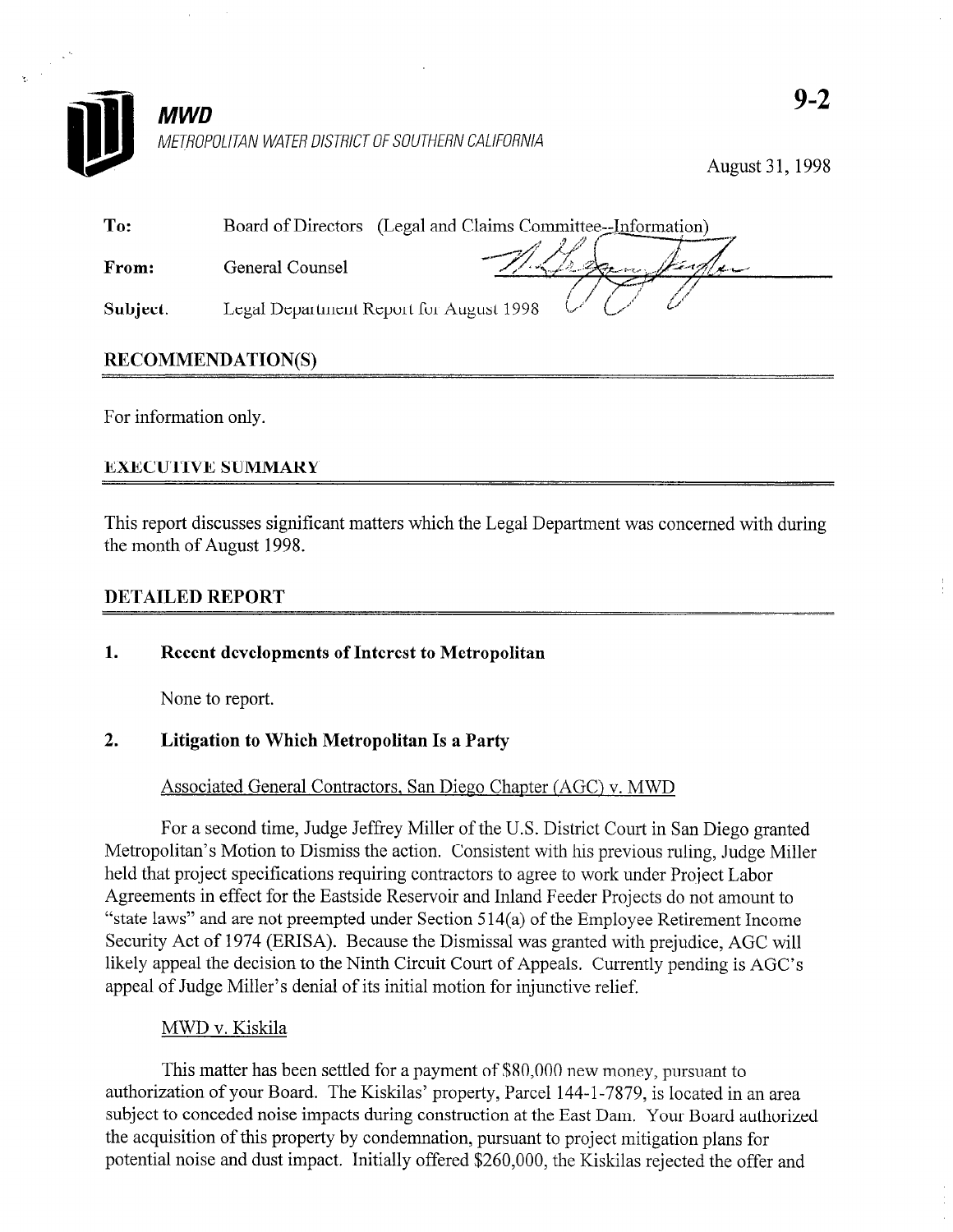demanded \$782,285 for the property, plus \$220,000 in moving and business relocation costs, and \$350,000 in nuisance and personal injury claims. The \$260,000 appraisal amount was deposited in the State Condemnation Deposit Fund, and withdrawn by the Kiskilas. After filing of the eminent domain action, the Kiskilas cross-complained seeking extensive personal injury and precondemnation damages, The Kiskilas have appeared at numerous meetings of Metropolitan's Board of Directors and committees to set forth their position. At its April 1998 meeting, the Board of Directors authorized settlement offers of \$300,000 for the property, and \$40,000 for the cross-complaint. The Kiskilas demanded \$1.3 million. However, with a trial date scheduled for August 17, 1998, and after the cross-complaint was partially eliminated by motion for summary judgment, the Kiskilas agreed to take Metropolitan's offer of \$340,000 in total, or \$80,000 in addition to the \$260,000 already withdrawn. The Kiskilas have now stipulated to a judgment in the condemnation matter, and have agreed that they will not pursue the cross-complaint, and have executed a complete and general release. This matter is now concluded. This, incidentally, concludes the last eminent domain action pending or contemplated with regard to the Eastside Reservoir Project.

#### 3. Resource Matters

The State Water Resources Control Board continued its water rights hearings regarding implementation of flow and other requirements in its 1995 Water Quality Control Plan. In August, the State Board finished hearing the case in support of adoption of the San Joaquin River Agreement (also known as "VAMP") and determined that the agreement merits further consideration. It scheduled additional hearing dates at which opponents of the agreement may submit testimony and evidence in support of alternative mechanisms to implement the San Joaquin River portion of the flow requirements. The State Board also completed hearings on whether to adopt the Suisun Marsh Preservation Agreement (between the Department of Water Resources, Bureau of Reclamation, Department of Fish and Game and the Suisun Resource Conservation District) for implementation of Suisun Marsh objectives and began hearings on a number of proposed settlement agreements and stipulations regarding allocation of responsibility for providing required flows. Additional hearing dates have been scheduled through October, 1998 and it is anticipated that more dates will be added latter.

#### 4. Claims

None to report.

### 5. Financing

A rally in the bond market brought the refunding of outstanding revenue and general obligation bonds within range of the savings targets previously set by the Board. Legal Department staff worked with the Finance and Business Services Division staff to update the Preliminary Official Statements for mailing to potential investors.

### 6 Administrative Matters

Linda Santos, Law Office Administrator, left Metropolitan the end of July to accept a position in the Torrance City Attorney's Office. Linda has been replaced by Beverly Linderman,